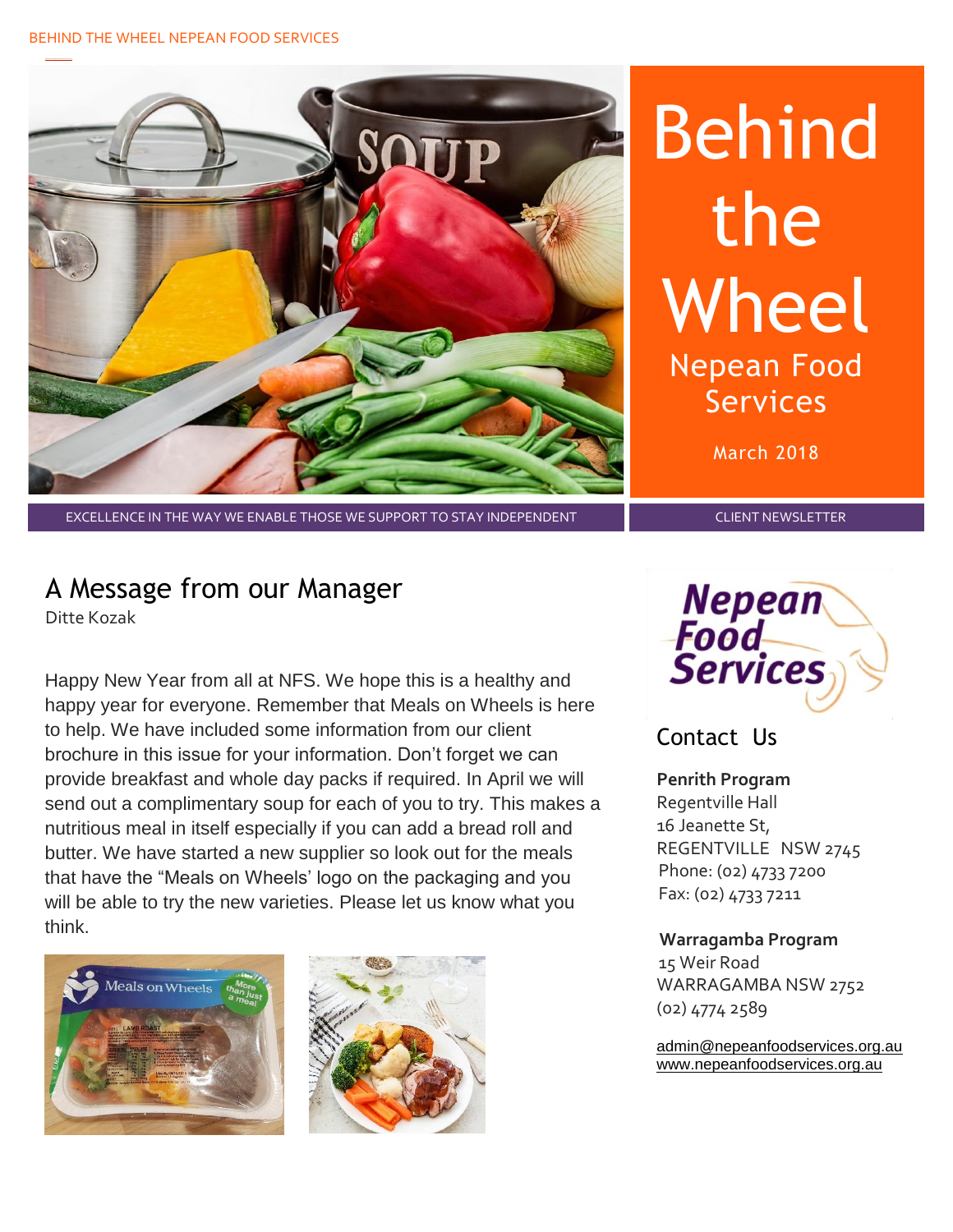#### **From our Client Brochure:**

#### **Our Services**

#### *Meals:*

- □ Frozen or chilled meals are delivered by volunteers Tuesday through to Friday between 9.30am and11.30am.
- □ Most dietary requirements can be accommodated.
- Volunteers can heat meals for those requiring extra assistance. In this case, meals will be delivered between 11.30am and 1.30pm Monday to Friday.

#### *Group Social Support:*

Social Group luncheons are held from 9.30am to 1.30pm at various locations across the Penrith area and also in the Warragamba/Silverdale area. Our bus will pick you up from your home to spend a day out with morning tea, lunch and social activities before returning

#### *Lunch Club:*

Every fortnight, transport is provided to and from a local restaurant or café at lunch time. You can buy your own lunch or use a *Let's Dine Out* Voucher.

#### *Let's Dine Out Vouchers:*

*Let's Dine Out* Vouchers cost \$7.00 and can be used at any of our partnering venues to purchase a meal to the value of \$12.00. Vouchers can be ordered over the phone by calling our office.

#### *Social Support:*

Nepean Food Services promotes participation & inclusion in community life and support for people living at home. Nepean Food Services provides services that assist in allowing individuals to dine out in the community, access a luncheon club with activities or receive support at home to eat a day-time meal.

#### *Transport:*

Transport assistance is provided so that eligible people may participate in day to day activities. In Warragamba/Silverdale Nepean Food Services provides a shopping bus once a week as well as transport to and from medical appointments.

#### *Service User Care Co-ordination:*

Nepean Food Services can assist in facilitating access to other services for individuals.

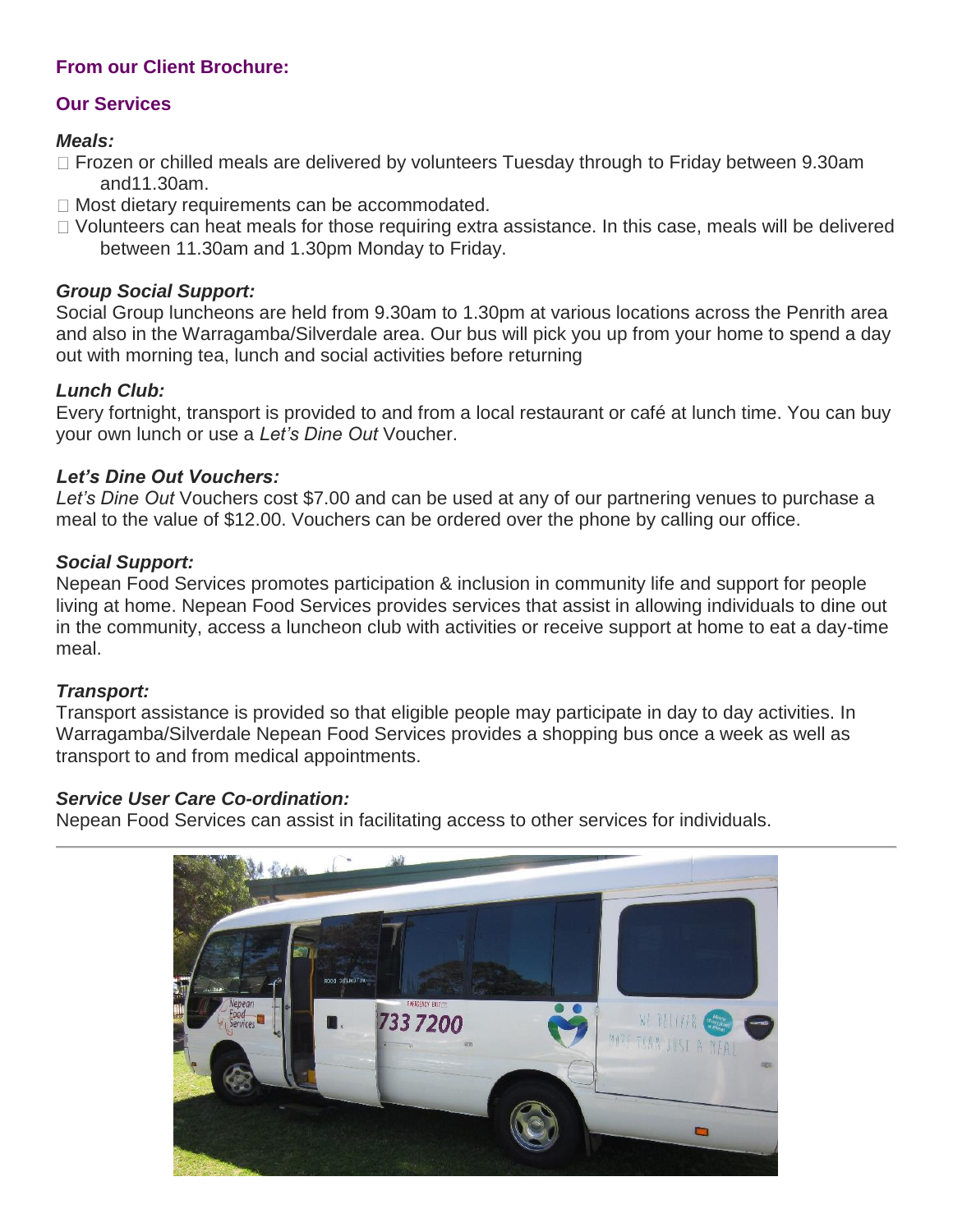

## **New Menu Items!!**

| <b>BREAKFAST</b>                                 | PRICE   |
|--------------------------------------------------|---------|
| Ham & Cheese Croissant                           | \$5.50  |
| Omelette & Juice                                 | \$5.50  |
| Scrambled Egg Crepe                              | \$5.50  |
| Quiche Lorraine                                  | \$5.50  |
| <b>Farmers Omelette Meal</b>                     | \$5.50  |
| Cereal, Milk, Fruit Cup, Juice                   | \$5.50  |
| <b>MEAL PACK FOR FULL DAY</b>                    |         |
| Breakfast, Soup, Bread Roll, Main Meal & Dessert | \$16.00 |



Please contact the office to try our breakfast meals or to request a Full Day Meal Pack. This is an easy and convenient way of enjoying tasty nutritious food all day every day, delivered directly to your door.



#### We Have These **Delicious Varieties:**

Broccoli & Cheese, Chicken & Sweetcorn, Pea & Ham, Potato & Leek, Country Chicken & Vegetable, Beef & Barley, Cauliflower & Cannelini Bean, Cream of Tomato or Pumpkin

Simply heat & serve for a yummy, warm treat.